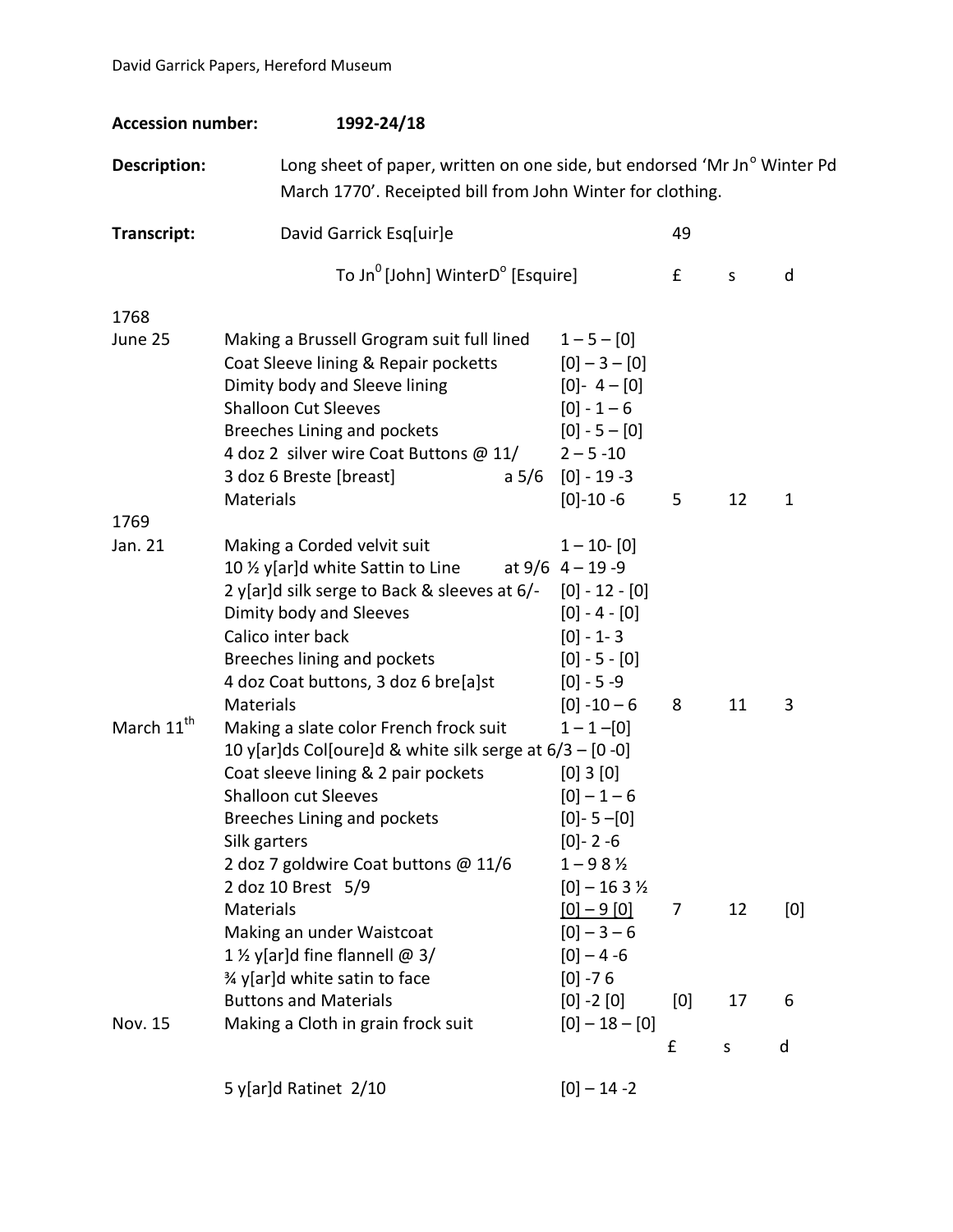| Coat sleeve lining & 2 pair pockets | $[0]-3-[0]$     |                 |    |   |   |
|-------------------------------------|-----------------|-----------------|----|---|---|
| Dimmity body & sleeve Lining        | $[0]-4-[0]$     |                 |    |   |   |
| <b>Shallon Cut sleeves</b>          | $[0]-1-6$       |                 |    |   |   |
| Breeches lining and pockets         | $[0] - 5 - [0]$ |                 |    |   |   |
| Silk garters                        |                 | $[0]-2-6$       |    |   |   |
| 1 doz 8 Gilt Coat buttons           | @3/             | $[0] - 5 - [0]$ |    |   |   |
| 2 doz 8 brest                       | @1/6            | $[0] - 4 - [0]$ |    |   |   |
| <b>Materials</b>                    |                 | $[0] - 9 - [0]$ |    | 6 | 2 |
|                                     |                 |                 | 26 |   | ŋ |

Rec[eive]d March  $28<sup>th</sup>$  1770 the contents For Mr John Winter W Monksfield

## **Notes:**

Aileen Osborn, 'The Literary Material in the Hereford Garrick Papers', M. Phil thesis, University of Birmingham, 1999, 69-109 discusses the Jubilee productions.

p. 69 'Several items of the Hereford Collection relate to Garrick's Jubilee of 1769 ... and a tailor's itemised bill covering the period June 1768- January 1769 for suits possibly worn during the Stratford celebration.' Though note that 'Garrick himself was attired in his velvet Jubilee suit. Trimmed with gold and lined with taffeta, the colour shifted in the light from mole to amber; he wore a long waistcoat with thirteen gold buttons and a rather special pair of white gloves – they had been presented to him by the actor John Ward, and were said to be the very ones worn on stage by Shakespeare himself'. I. M<sup>c</sup>Intyre, *Garrick*, 1999, 421. [Description possibly from the *London Chronicle* 5-7 September 1769].

**Calico:** *OED* From a city on the coast of Malabar 'a) a general name for cotton cloth of all kinds imported from the East ... subsequently, also, various cotton fabrics of European manufacture (sometimes also with a linen warp) b) Now, in England, applied chiefly to plain white unprinted cloth, bleached or unbleached (called in Scotland and U.S. *cotton*'.

**Dimity:** *OED* 'A stout cotton fabric, woven with raised stripes or fancy figures, usually employed undyed for beds and bedroom hangings, and sometimes for garments'.

**Grogram:** *OED* 'A coarse fabric of silk, mohair and wool, or of these mixed with silk; often stiffened with gum'.

**Ratinet:** *OED* sv 'ratine' 'In early use (freq. In form Ratteen) a kind of coarse twilled woollen fabric, usually with a (curled) nap; a freize or drugget. Later (usually in form ratine or ratiné) a